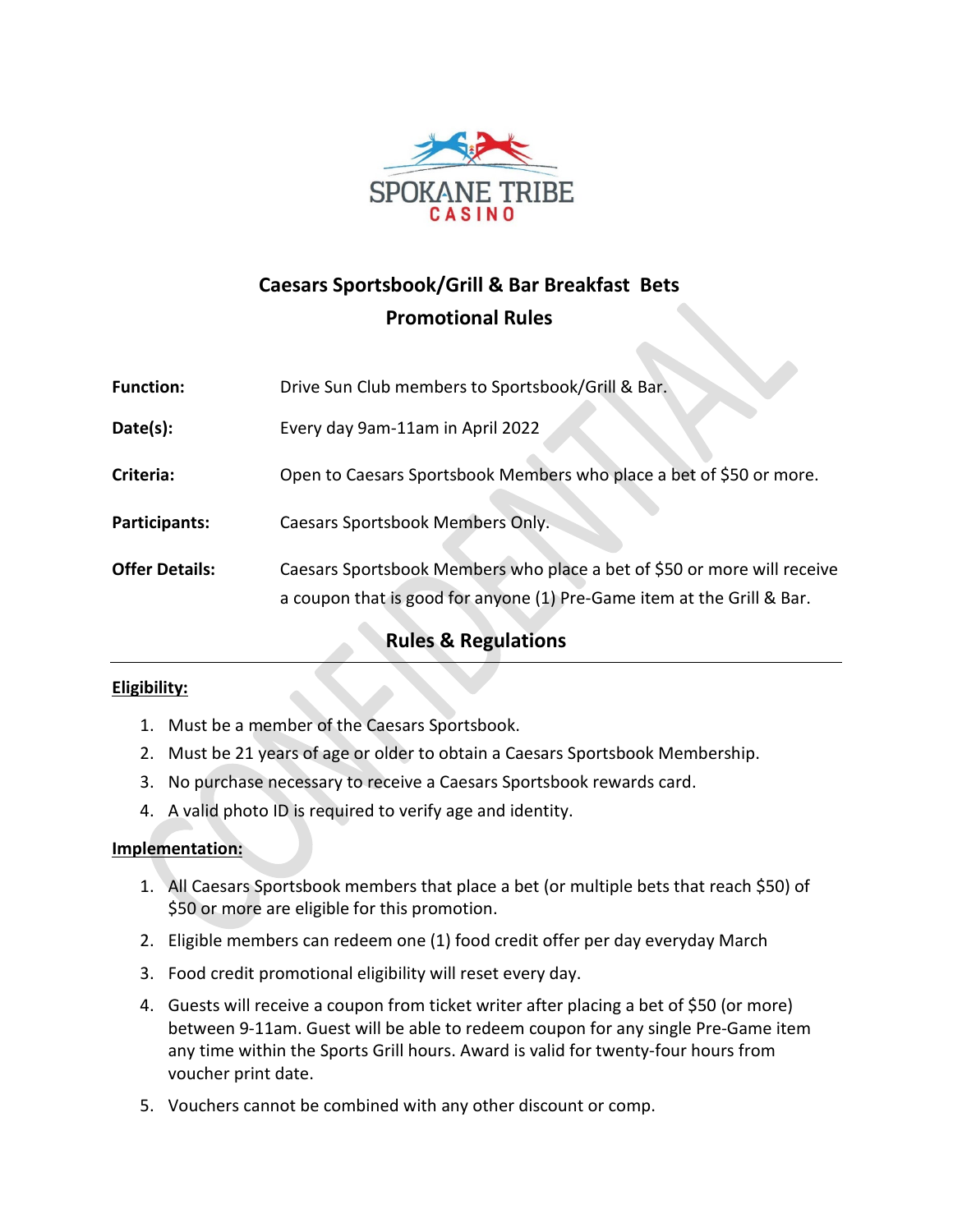- 6. In case of conflict, a CSM or Marketing Manager or above will follow all gaming regulations and promotion rules set by Marketing.
- 7. Participants agree to the use of his or her name, city, state, and photograph for advertising and promotional purposes without charge or additional compensation.

### **General Rules:**

- 1. All use of "STC" stands for "Spokane Tribe Casino" All use of "TGA" stands for "Tribal Gaming Agency".
- 2. Must show your Sun Club card, valid state issued photo ID, and be present to win.
- 3. It is the Sun Club member's sole responsibility to activate their Sun Club card into eligible gaming machines if participation is necessary to earn multiplier points.
- 4. All games/rule inquiries will be handled by the Marketing Department. Their decision/ruling on any matters within the promotion will be deemed final.
- 5. Drawing will be conducted by the standard operating procedures approved by TGA and/or the Spokane Tribal Gaming Commission.
- 6. The Spokane Tribe, any other sponsor, and their affiliated entities and their respective officers and employees shall be released and discharged from all claims, losses, injuries, demands, or actions which arise out of or are in any way related to the prize(s), the receipt, use, or enjoyment of the prize(s), or damages or losses related to the promotion.
- 7. Prizes may not be traded or transferred. Substitution of cash, or equivalent for noncash prizes, unless expressly stated in the contest rules are not permitted, provided that, if the Tribe at its sole discretion reserves the right to substitute cash if a noncash prize becomes unavailable. In accepting a prize, the winner accepts the prize "as is" with no warranties.
- 8. Winners will be required to present valid photo identification acceptable to the Tribe, social security number, and complete an IRS Form W-9 before a prize of \$600 cash or more will be awarded. Failure to provide required identification and complete required IRS Form W-9 will result in forfeiture of prizes.
- 9. Participants acknowledge that prizes may be subject to tax withholding requirements under applicable federal regulations and that payouts may be reduced due to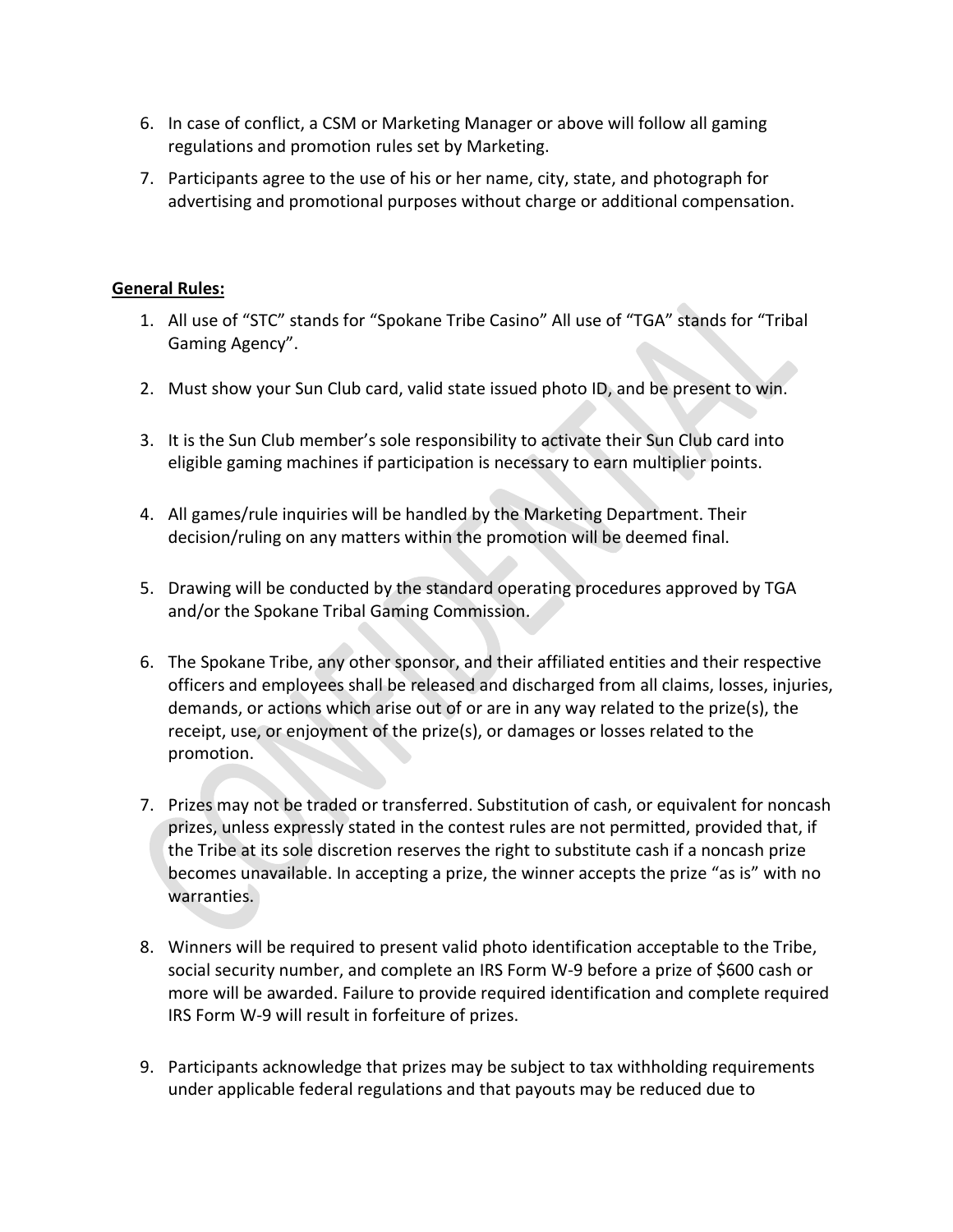withholding requirements. Winners agree to pay all expenses, taxes and fees not included in the prize. The Spokane Tribe Casino will report winnings more than \$600 in cash or fair market value during a calendar year to the IRS and such winners will receive an IRS Form 1099.

- 10. For promotions that require physical participation, selected participants who are physically unable to participate will be handled on a case to case basis by CSM and Marketing Management.
- 11. Participants are responsible for hearing promotion announcements and the Spokane Tribe Casino shall not be responsible in any manner for the failure of a participant to hear or respond to promotion announcements. If the promotion involves a drawing, in case of public address system failure the drawing may continue, and, in such event, the selected participant's name will be announced without amplification at the drawing location.
- 12. The Spokane Tribe Casino is not responsible for lost or stolen entries, or coupons, computer malfunctions or other incidents resulting in loss of entries.
- 13. The Spokane Tribe Casino is not responsible for inability to enter a promotion or a drawing due to long lines or other causes.
- 14. **All employees of STC and Chewelah Casino are prohibited in participating in any casino promotions.**
- **15. All relatives, spouse, partner, significant other or other individuals that may present a conflict of interest (those who share a financial responsibility with such as children, property, finances, etc.) of STC Marketing Team will not be allowed to participate in promotional events at the Spokane Tribe Casino.**
- 16. Violation of promotion rules may result in disqualification.
- 17. Any participant dissatisfied with a decision/ruling in this promotion may, within thirty (30) days of the disputed decision/ruling, submit their complaint in the form of a written petition for relief to the Spokane Tribe Casino Gaming Commission.
- 18. Casino management and staff reserve the right to cancel or change any promotional event with proper notification to the public. Prior notification should include, but not be limited to, written notification within the gaming facility, publication in media venue or other methods as may be determined by management. It should also be known that cancellations or modification to any promotional event may be done at any time.